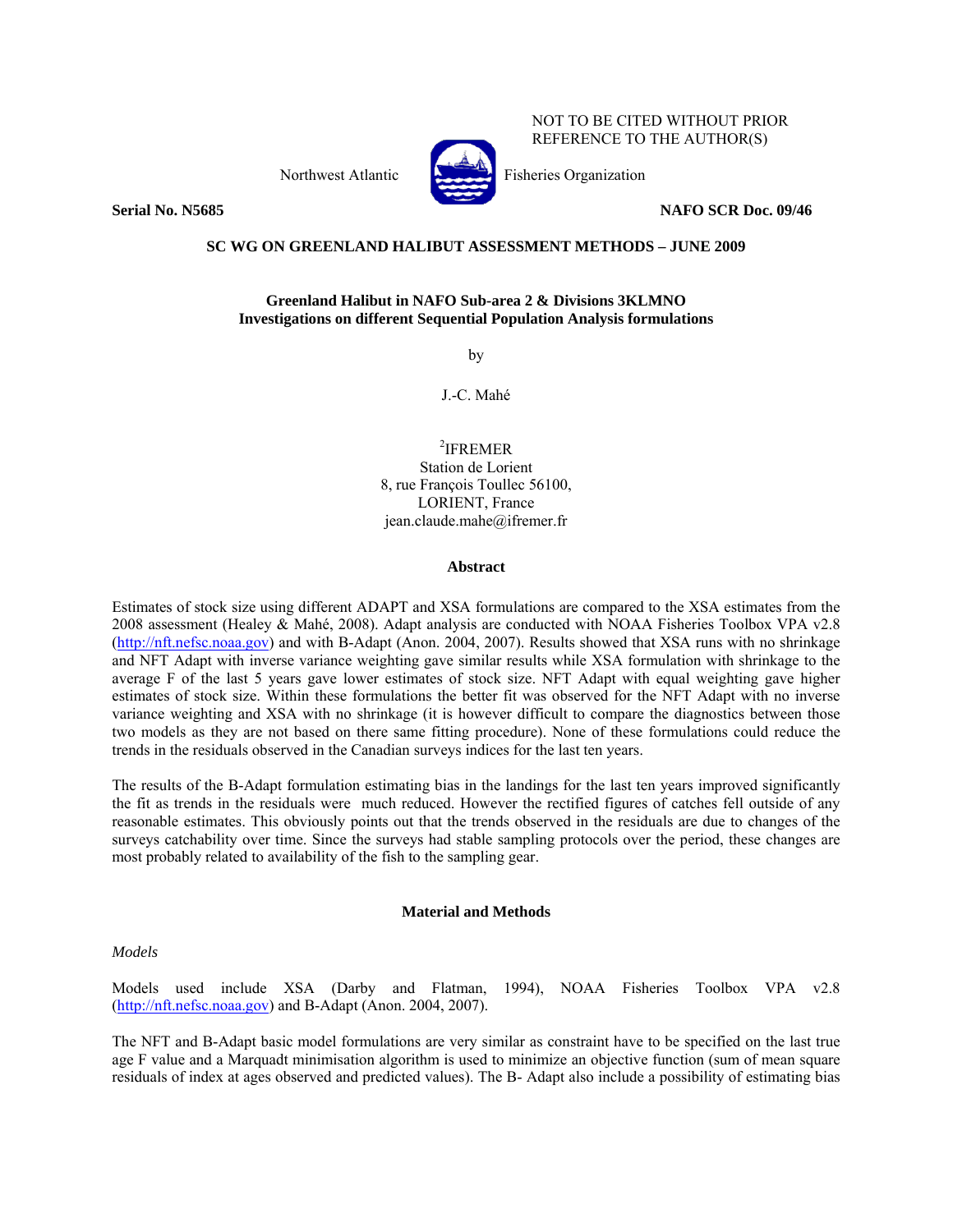in the total catch at age data for a number of years (following text taken from ICES CM 2005/ACFM:07 Appendix  $4)$  :

A modification to the Gavaris and Van Eeckhaute ADAPT model (Gavaris and Van EeckHaute, 1998) can be made by assuming that the time series of landings can be divided into two periods; a historic time series in which landings were relatively unbiased and a recent period during which landings at age were biased by a common factor across all ages.

Smoothing of catches was introduced by an addition to the objective function sum of squares:

SSQcatches =  $\lambda \Sigma$  {ln (By  $\Sigma$ a [Ca,y CWa,y]) – ln (By+1  $\Sigma$ a [Ca,y+1 CWa,y+1])}2

Here CWa,y are the catch weights at age a in year y and natural logarithms were used to provide residuals of equivalent magnitude to those of log catchability within SSQvpa.  $\lambda$  is a user defined weight that allowed the effect of the smoothing constraint to be examined. The year range for the summation of the catch smoothing objective function was from the last year of the unbiased catches to the last year of the assessment.

The total objective function used to estimate the model parameters was therefore

## SSQ = SSQvpa + SSQcatches

The least squares objective function was mimimised using the NAG Gauss–Newton algorithm with uncertainty estimated using two methods, calculation of the variance covariance matrix and bootstrap re-sampling of the log catchability residuals to provide new CPUE indices.

## *Formulations*

All inputs are as for the XSA 2008 assessment (Healey & Mahé, 2008) and are given in Tables. 1-3

### *A - No error assumed in catch matrix*

**XSA :** XSA assessment 2008 **XSA\_No\_Shr:** XSA assessment 2008 but no F shrinkage **NFT1 :** NOAA Adapt F13 = average F10-12, inverse variance weighting **NFT2 :** NOAA Adapt F13 = average F10-12, no weighting

### *B - Error assumed in catch matrix*

**B-Adapt :** F13 = average F10-12, no inverse variance weighting, bias in catches estimated for the period 1998 – 2007,  $\lambda = 0.5$ 

### **Results and discussion**

### *Comparison of model fit*

Statistics given for the XSA and the ADAPT models cannot be directly compared except for the residual patterns. The XSA model using an iterative linear weighted estimates of survivors (Darby and Flatman 1994), no objective function minimizing algorithm being used whereas in the ADAPT formulations (Gavaris, 1988) there is.

The XSA diagnostics (Healey and Mahé, 2008) showed that shrinkage to the mean F was giving a better stability with respect to retrospective pattern and decreased slightly the residual pattern. This lead the Scientific Council to accept the XSA formulation with shrinkage to the mean F.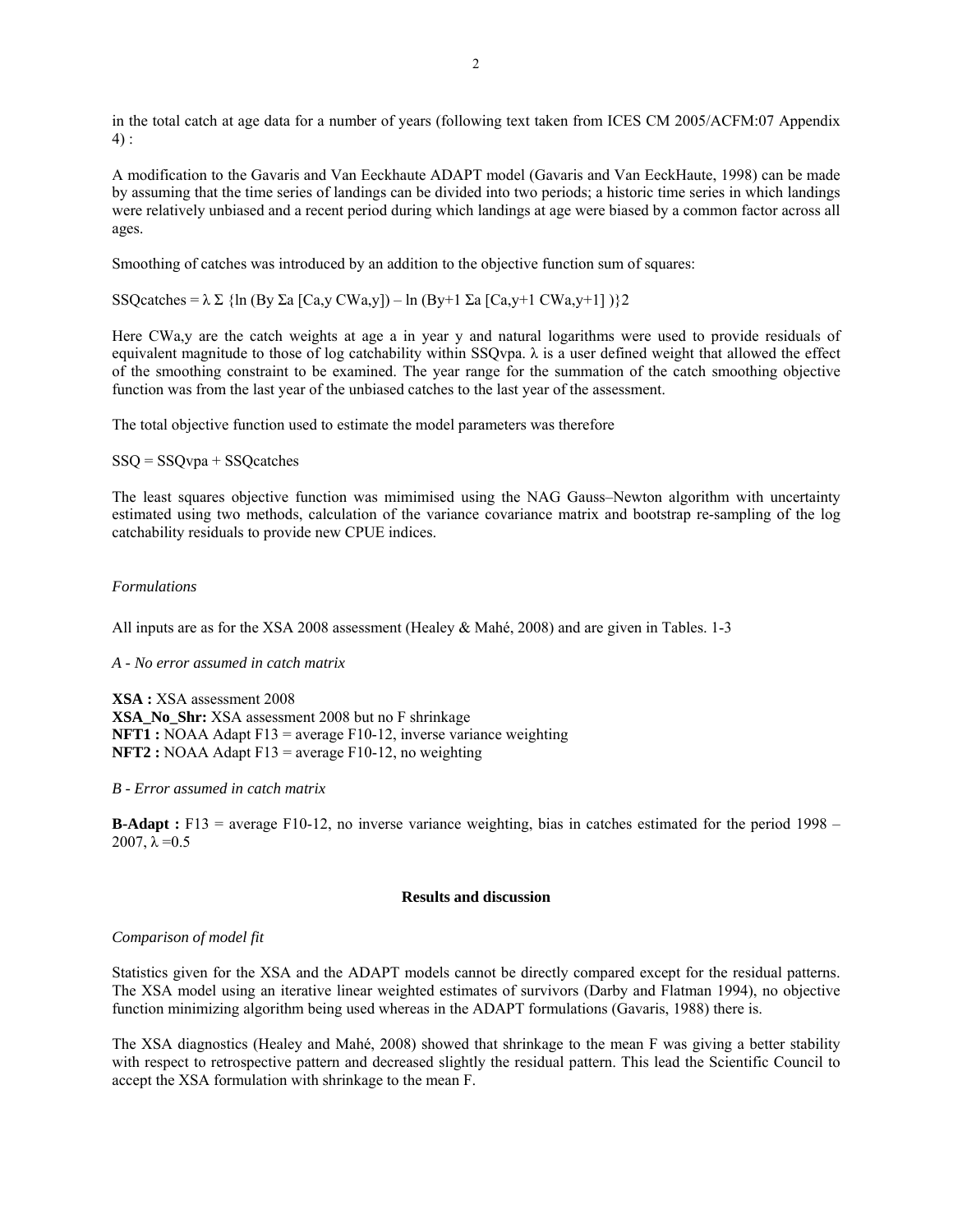The statistics concerning the 2 NFT runs and the B-Adapt run are given below:

# **NFT1 :**

Levenburg-Marquardt Algorithm Completed 35 Iterations Residual Sum of Squares = 1138.45

Number of Residuals  $= 395$ Number of Parameters = 12 Degrees of Freedom = 383 Mean Squared Residual = 2.97247 Standard Deviation = 1.72408

#### **NFT2 :**

Levenburg-Marquardt Algorithm Completed 9 Iterations Residual Sum of Squares = 163.595

Number of Residuals  $= 395$  Number of Parameters = 12 Degrees of Freedom = 383 Mean Squared Residual  $= 0.427140$ Standard Deviation  $= 0.653560$ 

### **B-ADAPT :**  INITIAL SSQ = 7637.897341  $PARAMETERS = 22$ OBSERVATIONS = 406

 $SSO = 111.11553$  $QSSQ = 109.33175$  $CSSQ = 1.78378$ 

Within these formulations the better fit were observed for the NFT Adapt with no inverse variance weighting and Badapt. Log catchability residuals for the B-Adapt and the NFT adapt with no inverse variance weighting are shown in figure 1 and compared to the XSA from the 2008 assessment. None of the formulations assuming exact catches could reduce the trends in the residuals observed in the Canadian surveys indices for the last ten years. The results of the B-Adapt formulation estimating bias in the landings for the last ten years improved significantly the fit as trends in the residuals were much reduced.

Results in terms of exploitable (5+) biomass showed that XSA runs with no shrinkage and NFT Adapt with inverse variance weighting gave similar results while XSA formulation with shrinkage to the average F of the last 5 years gave lower estimates of stock size (fig.2). NFT Adapt with equal weighting gave higher estimates of stock size.

The results from the B-Adapt show very much increased trends in the biomass over the period for which bias in the catch levels is estimated. However the rectified figures of catches fell outside of any reasonable estimates (fig. 3). This obviously points out that the trends observed in the residuals are due to changes of the surveys catchability over time. Since the surveys had stable sampling protocols over the period, these changes are most probably related to availability of the fish to the sampling gear.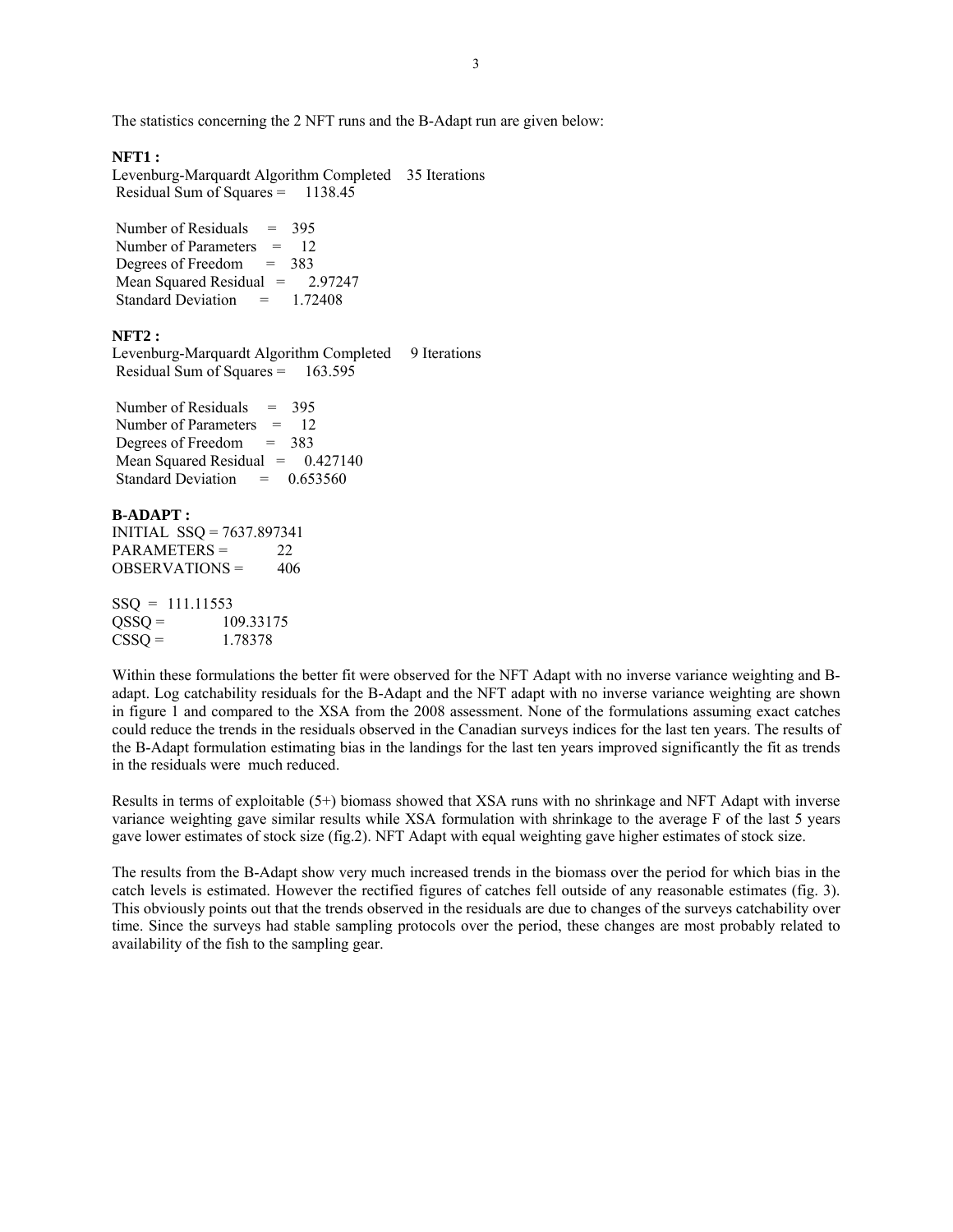## **References**

- Anon., 2005, Report on the Assessment of Demersal Stocks in the North Sea and Skagerrak, 7-16 September 2004, Bergen, Norway. ICES CM 2005/ACFM:07, pp 693-713.
- Darby, C.D., and S. Flatman. 1994. Virtual Population Analysis: Version 3.1 (Windows/Dos) user guide. Info. Tech. Ser., MAFF Direct. Fish. Res., Lowestoft, (1): 85pp.
- Gavaris, S.– 1988. An adaptive framework for the estimation of population size. CAFSAC Res. Doc. 88/29.
- Gavaris, S, and Van Eeckhaute L, 1998. Diagnosing Systematic Errors in Reported Fishery Catch in Proceedings of the International Symposium on Fishery Stock Assessment Models for the 21st Century, October 8-11, 1997. Alaska Sea Grant College Program AK-SG-98-01
- Healey, B.P. and J.-C. Mahé. 2008. An Assessment of Greenland Halibut (Reinhardtius hippoglossoides) in Subarea 2 + Divisions 3KLMNO. NAFO SCR Doc. 08/48, Ser. No. N5550.
- Shepherd, J.G. 1999. Extended survivors analysis: An improved method for the analysis of catch-at-age data and abundance indices ICES Journal of Marine Science Vol. 56, No. 5, October 1999, pp. 584-591.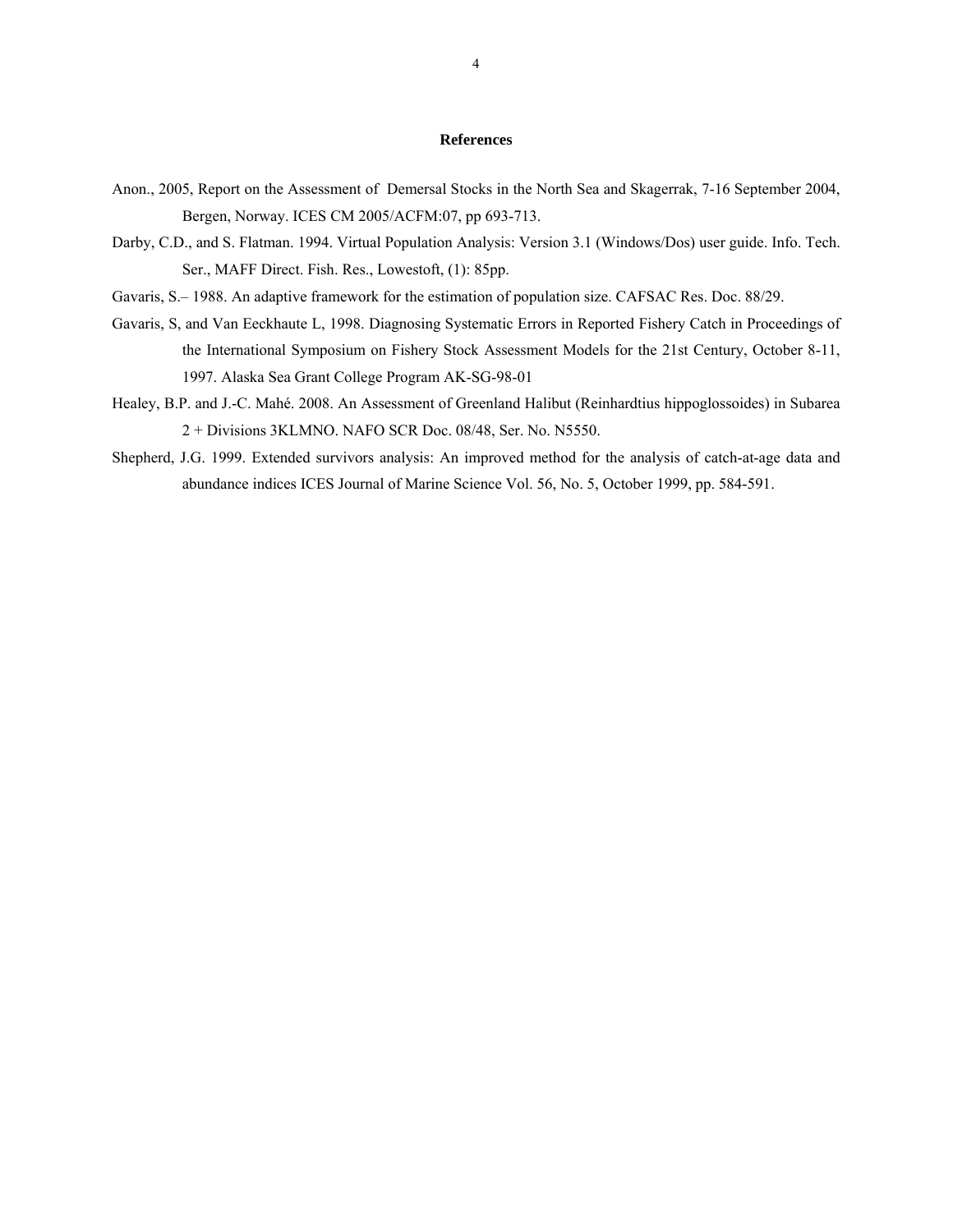Year I 1 2 3 4 5 6 7 8 9 10 11 12 13 14+  $14+$ **1975** 0 0 0 0 334 2819 5750 4956 3961 1688 702 135 279 288 **1976** 0 0 0 0 17 610 3231 5413 3769 2205 829 260 101 53 **1977** 0 0 0 0 534 5012 10798 7346 2933 1013 220 130 116 84 **1978** 0 0 0 0 2982 8415 8970 7576 2865 1438 723 367 222 258258 **1979** 0 0 0 0 2386 8727 12824 6136 1169 481 287 149 143 284 **1980** 0 0 0 0 209 2086 9150 9679 5398 3828 1013 128 53 27 **1981** 0 0 0 0 863 4517 9806 11451 4307 890 256 142 43 69 **1982** 0 0 0 0 269 2299 6319 5763 3542 1684 596 256 163 191 **1983** 0 0 0 0 701 3557 9800 7514 2295 692 209 76 106 175 **1984** 0 0 0 0 902 2324 5844 7682 4087 1259 407 143 106 183 **1985** 0 0 0 0 1983 5309 5913 3500 1380 512 159 99 87 86 **1986** 0 0 0 0 280 2240 6411 5091 1469 471 244 140 70 117 **1987** 0 0 0 0 137 1902 11004 8935 2835 853 384 281 225 349 **1988** 0 0 0 0 296 3186 8136 4380 1288 465 201 105 107 129 **1989** 0 0 0 0 181 1988 7480 4273 1482 767 438 267 145 71 **1990** 0 0 0 95 1102 6758 12632 7557 4072 2692 1204 885 434 318 **1991** 0 0 0 220 2862 7756 13152 10796 7145 3721 1865 1216 558 422422 **1992** 0 0 0 1064 4180 10922 20639 12205 4332 1762 1012 738 395 335 **1993** 0 0 0 1010 9570 15928 17716 11918 4642 1836 1055 964 401 182 **1994** 0 0 0 5395 16500 15815 11142 6739 3081 1103 811 422 320 215 **1995** 0 0 0 323 1352 2342 3201 2130 1183 540 345 273 251 201 **1996** 0 0 0 190 1659 5197 6387 1914 956 504 436 233 143 89 **1997** 0 0 0 335 1903 4169 7544 3215 1139 606 420 246 137 89 **1998** 0 0 0 552 3575 5407 5787 3653 1435 541 377 161 92 51 **1999** 0 0 0 297 2149 5625 8611 3793 1659 623 343 306 145 151 **2000** 0 0 0 271 2029 12583 21175 3299 973 528 368 203 129 104 **2001** 0 0 0 448 2239 12163 22122 5154 1010 495 439 203 156 75 **2002** 0 0 0 479 1662 7239 17581 6607 1244 659 360 224 126 81 **2003** 0 0 0 1279 4491 10723 16764 6385 1614 516 290 144 76 85 **2004** 0 0 0 897 4062 8236 10542 4126 1307 529 289 184 87 75 **2005** 0 0 0 534 1652 5999 10313 3996 1410 444 244 114 64 46 **2006** 0 0 0 216 1869 6450 12144 4902 1089 372 136 47 32 40 **2007** 0 0 0 88 570 3732 11912 5414 1230 472 163 80 41 29 **Age**

Table 1. Catch at age matrix (000s) for Greenland Halibut in Sub-Area 2 and Divisions 3KLMNO.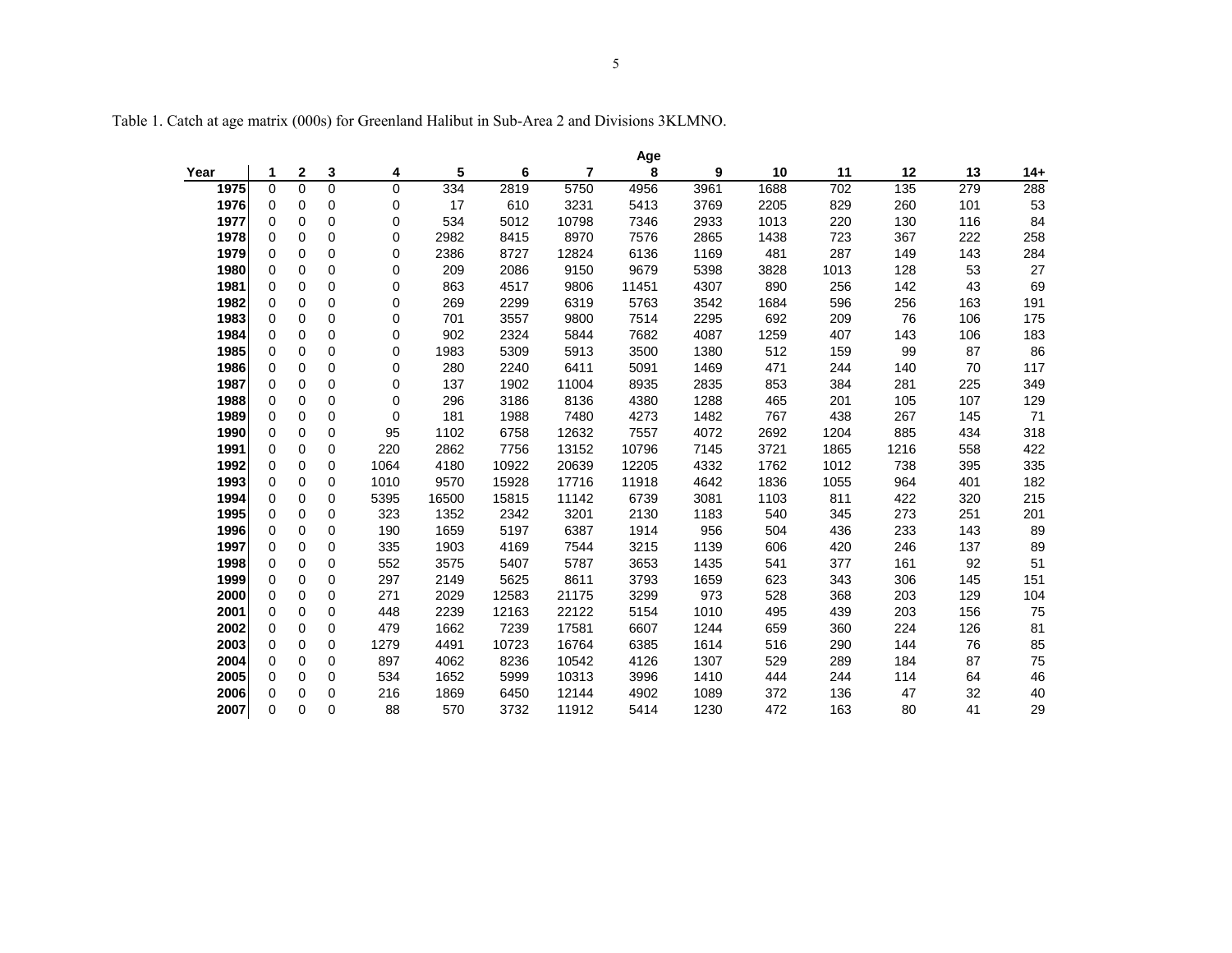Table 2. Catch weights-at-age (kg) matrix for Greenland Halibut in Sub-Area 2 and Divisions 3KLMNO.

|      | Age   |              |       |       |       |       |                |       |       |       |       |       |       |       |
|------|-------|--------------|-------|-------|-------|-------|----------------|-------|-------|-------|-------|-------|-------|-------|
| Year | 1     | $\mathbf{2}$ | 3     | 4     | 5     | 6     | $\overline{7}$ | 8     | 9     | 10    | 11    | 12    | 13    | $14+$ |
| 1975 | 0.000 | 0.000        | 0.126 | 0.244 | 0.609 | 0.760 | 0.955          | 1.190 | 1.580 | 2.210 | 2.700 | 3.370 | 3.880 | 5.764 |
| 1976 | 0.000 | 0.000        | 0.126 | 0.244 | 0.609 | 0.760 | 0.955          | 1.190 | 1.580 | 2.210 | 2.700 | 3.370 | 3.880 | 5.144 |
| 1977 | 0.000 | 0.000        | 0.126 | 0.244 | 0.609 | 0.760 | 0.955          | 1.190 | 1.580 | 2.210 | 2.700 | 3.370 | 3.880 | 5.992 |
| 1978 | 0.000 | 0.000        | 0.126 | 0.244 | 0.609 | 0.760 | 0.955          | 1.190 | 1.580 | 2.210 | 2.700 | 3.370 | 3.880 | 5.894 |
| 1979 | 0.000 | 0.000        | 0.126 | 0.244 | 0.609 | 0.760 | 0.955          | 1.190 | 1.580 | 2.210 | 2.700 | 3.370 | 3.880 | 6.077 |
| 1980 | 0.000 | 0.000        | 0.126 | 0.244 | 0.514 | 0.659 | 0.869          | 1.050 | 1.150 | 1.260 | 1.570 | 2.710 | 3.120 | 5.053 |
| 1981 | 0.000 | 0.000        | 0.126 | 0.244 | 0.392 | 0.598 | 0.789          | 0.985 | 1.240 | 1.700 | 2.460 | 3.510 | 4.790 | 7.426 |
| 1982 | 0.000 | 0.000        | 0.126 | 0.244 | 0.525 | 0.684 | 0.891          | 1.130 | 1.400 | 1.790 | 2.380 | 3.470 | 4.510 | 7.359 |
| 1983 | 0.000 | 0.000        | 0.126 | 0.244 | 0.412 | 0.629 | 0.861          | 1.180 | 1.650 | 2.230 | 3.010 | 3.960 | 5.060 | 7.061 |
| 1984 | 0.000 | 0.000        | 0.126 | 0.244 | 0.377 | 0.583 | 0.826          | 1.100 | 1.460 | 1.940 | 2.630 | 3.490 | 4.490 | 7.016 |
| 1985 | 0.000 | 0.000        | 0.126 | 0.244 | 0.568 | 0.749 | 0.941          | 1.240 | 1.690 | 2.240 | 2.950 | 3.710 | 4.850 | 7.010 |
| 1986 | 0.000 | 0.000        | 0.126 | 0.244 | 0.350 | 0.584 | 0.811          | 1.100 | 1.580 | 2.120 | 2.890 | 3.890 | 4.950 | 7.345 |
| 1987 | 0.000 | 0.000        | 0.126 | 0.244 | 0.364 | 0.589 | 0.836          | 1.160 | 1.590 | 2.130 | 2.820 | 3.600 | 4.630 | 6.454 |
| 1988 | 0.000 | 0.000        | 0.126 | 0.244 | 0.363 | 0.569 | 0.805          | 1.163 | 1.661 | 2.216 | 3.007 | 3.925 | 5.091 | 7.164 |
| 1989 | 0.000 | 0.000        | 0.126 | 0.244 | 0.400 | 0.561 | 0.767          | 1.082 | 1.657 | 2.237 | 2.997 | 3.862 | 4.919 | 6.370 |
| 1990 | 0.000 | 0.000        | 0.090 | 0.181 | 0.338 | 0.546 | 0.766          | 1.119 | 1.608 | 2.173 | 2.854 | 3.731 | 4.691 | 6.391 |
| 1991 | 0.000 | 0.000        | 0.126 | 0.244 | 0.383 | 0.592 | 0.831          | 1.228 | 1.811 | 2.461 | 3.309 | 4.142 | 5.333 | 7.081 |
| 1992 | 0.000 | 0.000        | 0.175 | 0.289 | 0.430 | 0.577 | 0.793          | 1.234 | 1.816 | 2.462 | 3.122 | 3.972 | 5.099 | 6.648 |
| 1993 | 0.000 | 0.000        | 0.134 | 0.232 | 0.368 | 0.547 | 0.809          | 1.207 | 1.728 | 2.309 | 2.999 | 3.965 | 4.816 | 6.489 |
| 1994 | 0.000 | 0.000        | 0.080 | 0.196 | 0.330 | 0.514 | 0.788          | 1.179 | 1.701 | 2.268 | 2.990 | 3.766 | 4.882 | 6.348 |
| 1995 | 0.000 | 0.000        | 0.080 | 0.288 | 0.363 | 0.531 | 0.808          | 1.202 | 1.759 | 2.446 | 3.122 | 3.813 | 4.893 | 6.790 |
| 1996 | 0.000 | 0.000        | 0.161 | 0.242 | 0.360 | 0.541 | 0.832          | 1.272 | 1.801 | 2.478 | 3.148 | 3.856 | 4.953 | 6.312 |
| 1997 | 0.000 | 0.000        | 0.120 | 0.206 | 0.336 | 0.489 | 0.771          | 1.159 | 1.727 | 2.355 | 3.053 | 3.953 | 5.108 | 6.317 |
| 1998 | 0.000 | 0.000        | 0.119 | 0.228 | 0.373 | 0.543 | 0.810          | 1.203 | 1.754 | 2.351 | 3.095 | 4.010 | 5.132 | 6.124 |
| 1999 | 0.000 | 0.000        | 0.176 | 0.253 | 0.358 | 0.533 | 0.825          | 1.253 | 1.675 | 2.287 | 2.888 | 3.509 | 4.456 | 5.789 |
| 2000 | 0.000 | 0.000        | 0.000 | 0.254 | 0.346 | 0.524 | 0.787          | 1.192 | 1.774 | 2.279 | 2.895 | 3.645 | 4.486 | 5.531 |
| 2001 | 0.000 | 0.000        | 0.000 | 0.249 | 0.376 | 0.570 | 0.830          | 1.168 | 1.794 | 2.367 | 2.950 | 3.715 | 4.585 | 5.458 |
| 2002 | 0.000 | 0.000        | 0.217 | 0.251 | 0.369 | 0.557 | 0.841          | 1.193 | 1.760 | 2.277 | 2.896 | 3.579 | 4.407 | 5.477 |
| 2003 | 0.000 | 0.000        | 0.188 | 0.247 | 0.389 | 0.564 | 0.822          | 1.199 | 1.651 | 2.166 | 2.700 | 3.404 | 4.377 | 5.409 |
| 2004 | 0.000 | 0.000        | 0.180 | 0.249 | 0.376 | 0.535 | 0.808          | 1.196 | 1.629 | 2.146 | 2.732 | 3.538 | 4.381 | 5.698 |
| 2005 | 0.000 | 0.000        | 0.252 | 0.301 | 0.396 | 0.564 | 0.849          | 1.247 | 1.691 | 2.177 | 2.705 | 3.464 | 4.264 | 5.224 |
| 2006 | 0.000 | 0.000        | 0.129 | 0.267 | 0.405 | 0.605 | 0.815          | 1.092 | 1.495 | 1.874 | 2.396 | 3.139 | 3.747 | 4.701 |
| 2007 | 0.000 | 0.000        | 0.000 | 0.276 | 0.389 | 0.581 | 0.833          | 1.137 | 1.500 | 1.948 | 2.607 | 3.057 | 3.869 | 4.954 |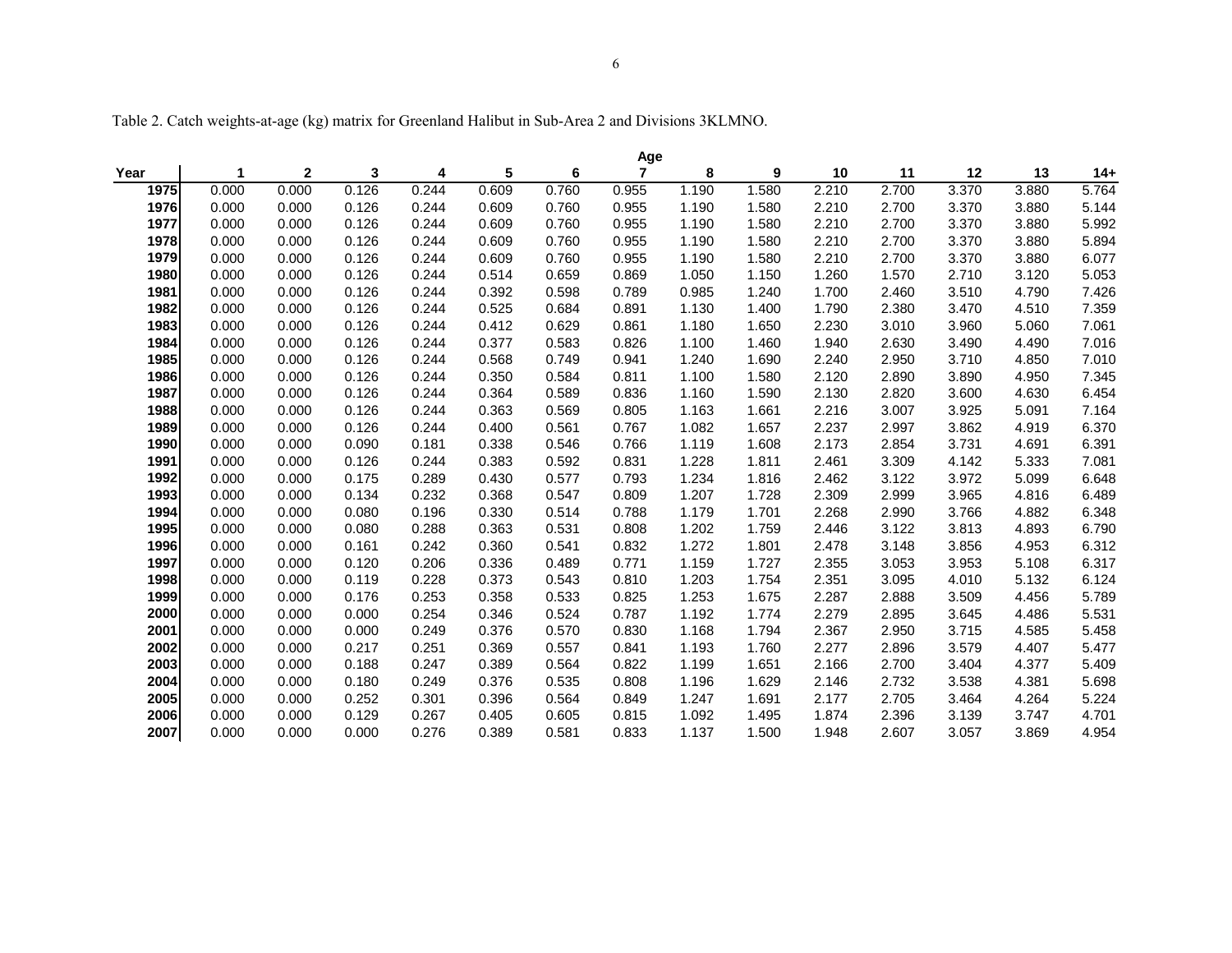Table 3. Survey data (mean numbers per tow) used to calibrate XSA assessment of Greenland Halibut in Sub-Area 2 and Divisions 3KLMNO. Decimalized year reflects the timing of each survey series (e.g. EU Summer survey).

| 2J3K Fall                                                                      | $\mathbf{1}$   | $\overline{2}$ | 3     | 4              | 5     | 6       | $\overline{7}$ | 8    | 9    | 10   | 11   | 12   | 13   |
|--------------------------------------------------------------------------------|----------------|----------------|-------|----------------|-------|---------|----------------|------|------|------|------|------|------|
| 1996.9                                                                         | 98.68          | 47.82          | 32.01 | 9.54           | 6.28  | 2.47    | 0.84           | 0.19 | 0.18 | 0.04 | 0.02 | 0.01 | 0.02 |
| 1997.9                                                                         | 28.05          | 58.62          | 43.61 | 21.13          | 10.37 | 5.01    | 2.00           | 0.64 | 0.20 | 0.06 | 0.03 | 0.02 | 0.01 |
| 1998.9                                                                         | 23.35          | 25.07          | 31.19 | 21.87          | 10.86 | 4.45    | 2.07           | 0.57 | 0.13 | 0.06 | 0.03 | 0.02 | 0.01 |
| 1999.9                                                                         | 15.99          | 34.42          | 24.07 | 28.28          | 20.04 | 10.53   | 3.81           | 0.70 | 0.14 | 0.07 | 0.02 | 0.01 | 0.03 |
| 2000.9                                                                         | 38.57          | 21.94          | 16.43 | 13.20          | 13.76 | 7.21    | 2.16           | 0.50 | 0.06 | 0.03 | 0.02 | 0.00 | 0.00 |
| 2001.9                                                                         | 43.90          | 22.72          | 17.00 | 14.07          | 9.77  | 7.59    | 3.40           | 0.69 | 0.11 | 0.02 | 0.01 | 0.00 | 0.01 |
| 2002.9                                                                         | 40.67          | 24.08          | 12.50 | 9.68           | 6.03  | 1.97    | 0.72           | 0.19 | 0.04 | 0.01 | 0.00 | 0.00 | 0.00 |
| 2003.9                                                                         | 45.70          | 26.67          | 11.69 | 9.49           | 6.39  | 2.27    | 0.89           | 0.27 | 0.04 | 0.02 | 0.01 | 0.01 | 0.00 |
| 2004.9                                                                         | 32.49          | 32.93          | 13.89 | 12.31          | 9.21  | 2.68    | 1.20           | 0.36 | 0.08 | 0.03 | 0.01 | 0.00 | 0.01 |
| 2005.9                                                                         | 16.06          | 16.15          | 8.56  | 13.84          | 10.98 | 6.85    | 3.96           | 0.66 | 0.12 | 0.03 | 0.03 | 0.01 | 0.01 |
| 2006.9                                                                         | 32.34          | 17.98          | 8.50  | 17.60          | 13.03 | 9.11    | 4.18           | 1.15 | 0.18 | 0.03 | 0.02 | 0.01 | 0.00 |
| 2007.9                                                                         | 32.61          | 14.51          | 12.81 | 18.77          | 9.57  | 10.35   | 6.17           | 2.14 | 0.34 | 0.08 | 0.04 | 0.02 | 0.01 |
|                                                                                |                |                |       |                |       |         |                |      |      |      |      |      |      |
| <b>EU Survey</b>                                                               | $\overline{1}$ | $\overline{2}$ | 3     | $\overline{4}$ | 5     | 6       | $\overline{7}$ | 8    | 9    | 10   | 11   | 12   |      |
| 1995.6                                                                         | 12.41          | 2.54           | 2.23  | 1.91           | 2.66  | 5.10    | 3.77           | 2.12 | 1.31 | 0.26 | 0.07 | 0.02 |      |
| 1996.6                                                                         | 5.84           | 7.97           | 2.42  | 3.04           | 4.20  | 5.82    | 2.49           | 1.62 | 0.42 | 0.09 | 0.03 | 0.04 |      |
| 1997.6                                                                         | 3.33           | 3.78           | 6.00  | 6.50           | 7.11  | 8.46    | 4.99           | 2.15 | 0.66 | 0.22 | 0.03 | 0.02 |      |
| 1998.6                                                                         | 2.74           | 2.13           | 7.69  | 11.00          | 12.33 | 11.30   | 7.84           | 2.62 | 0.75 | 0.20 | 0.03 | 0.01 |      |
| 1999.6                                                                         | 1.06           | 0.70           | 3.01  | 10.47          | 13.41 | 12.58   | 5.55           | 1.82 | 0.35 | 0.10 | 0.01 | 0.00 |      |
| 2000.6                                                                         | 3.75           | 0.29           | 0.60  | 2.17           | 7.09  | 14.10   | 5.40           | 2.32 | 0.45 | 0.11 | 0.05 | 0.00 |      |
| 2001.6                                                                         | 8.03           | 1.43           | 1.81  | 0.99           | 2.79  | 7.79    | 6.63           | 3.21 | 0.18 | 0.05 | 0.01 | 0.00 |      |
| 2002.6                                                                         | 4.08           | 2.94           | 2.80  | 1.67           | 3.79  | 5.59    | 5.73           | 1.28 | 0.13 | 0.06 | 0.02 | 0.01 |      |
| 2003.6                                                                         | 2.20           | 1.00           | 0.61  | 1.51           | 2.48  | 2.94    | 1.93           | 0.47 | 0.13 | 0.10 | 0.02 | 0.01 |      |
| 2004.6                                                                         | 2.19           | 3.29           | 4.37  | 1.97           | 6.97  | 7.80    | 2.54           | 0.64 | 0.29 | 0.13 | 0.08 | 0.05 |      |
| 2005.6                                                                         | 0.54           | 0.81           | 3.18  | 2.50           | 6.89  | 7.59    | 2.92           | 0.61 | 0.11 | 0.12 | 0.06 | 0.02 |      |
| 2006.6                                                                         | 0.68           | 0.40           | 0.65  | 1.17           | 5.98  | 7.46    | 3.31           | 0.77 | 0.22 | 0.18 | 0.13 | 0.06 |      |
| 2007.6                                                                         | 0.42           | 0.09           | 0.57  | 0.34           | 3.44  | 7.37    | 5.76           | 1.51 | 0.31 | 0.21 | 0.08 | 0.05 |      |
| 3LNO Spr                                                                       | $\overline{1}$ | $\overline{2}$ | 3     | $\overline{4}$ | 5     | $\,6\,$ | $\overline{7}$ | 8    |      |      |      |      |      |
| 1996.4                                                                         | 1.62           | 4.24           | 4.60  | 2.18           | 0.83  | 0.28    | 0.06           | 0.00 |      |      |      |      |      |
| 1997.4                                                                         | 1.16           | 3.92           | 5.16  | 3.23           | 1.46  | 0.51    | 0.10           | 0.01 |      |      |      |      |      |
| 1998.4                                                                         | 0.22           | 0.81           | 3.85  | 6.19           | 4.96  | 1.24    | 0.33           | 0.07 |      |      |      |      |      |
| 1999.4                                                                         | 0.29           | 0.55           | 1.15  | 1.98           | 3.39  | 1.09    | 0.24           | 0.05 |      |      |      |      |      |
| 2000.4                                                                         | 0.79           | 1.07           | 1.07  | 1.51           | 1.95  | 2.04    | 0.56           | 0.03 |      |      |      |      |      |
| 2001.4                                                                         | 0.57           | 0.71           | 0.74  | 0.68           | 0.80  | 0.72    | 0.28           | 0.02 |      |      |      |      |      |
| 2002.4                                                                         | 0.64           | 0.57           | 0.60  | 0.58           | 0.61  | 0.21    | 0.05           | 0.01 |      |      |      |      |      |
| 2003.4                                                                         | 0.93           | 2.14           | 1.66  | 1.57           | 1.06  | 0.21    | 0.05           | 0.01 |      |      |      |      |      |
| 2004.4                                                                         | 0.66           | 0.57           | 1.18  | 1.18           | 1.16  | 0.26    | 0.04           | 0.02 |      |      |      |      |      |
| 2005.4                                                                         | 0.35           | 0.31           | 1.09  | 0.95           | 1.37  | 0.82    | 0.21           | 0.03 |      |      |      |      |      |
| 2006.4<br><b>Survey not completed</b>                                          |                |                |       |                |       |         |                |      |      |      |      |      |      |
| 2007.4<br>0.516<br>0.802<br>0.399<br>1.405<br>1.121<br>0.183<br>1.595<br>1.491 |                |                |       |                |       |         |                |      |      |      |      |      |      |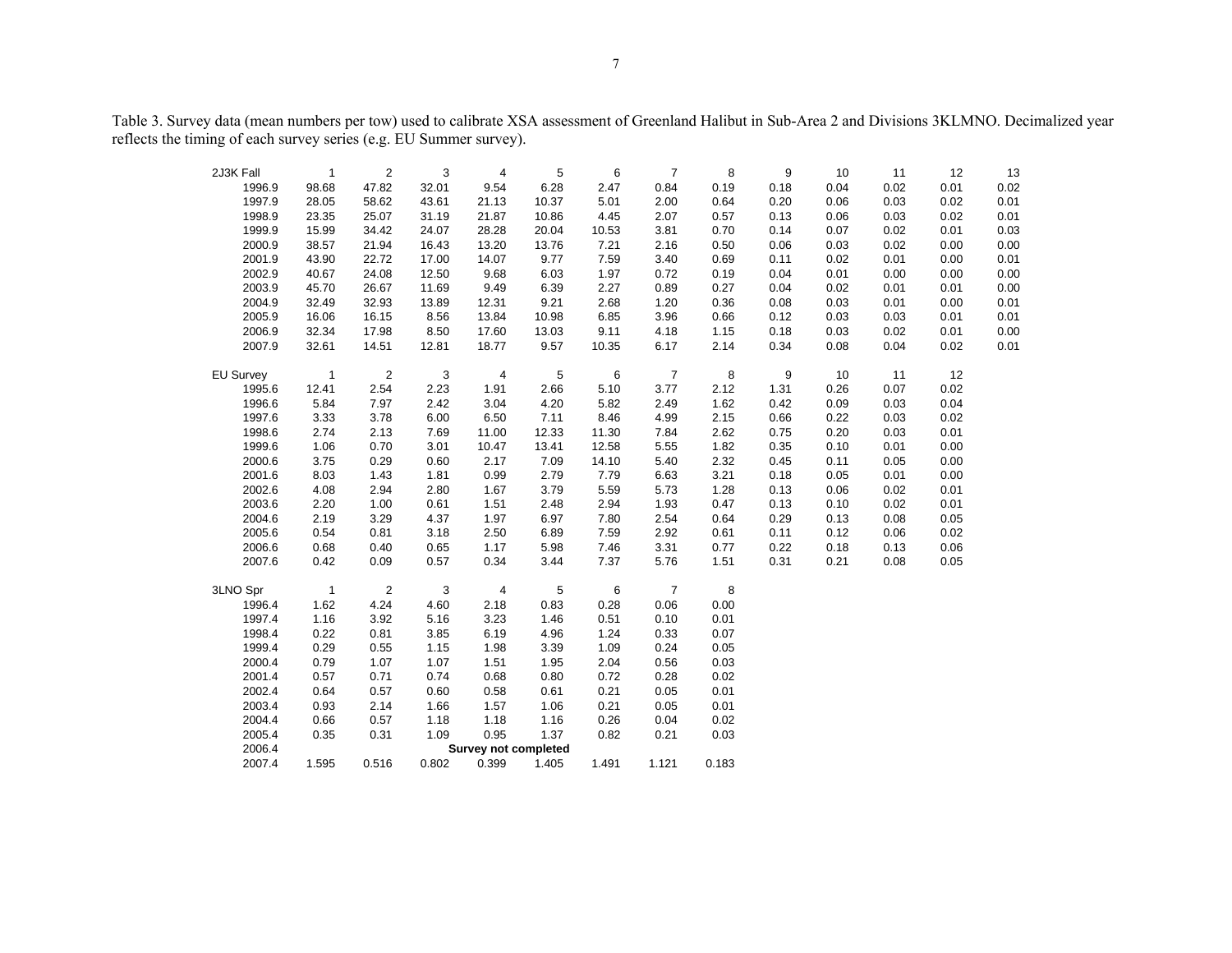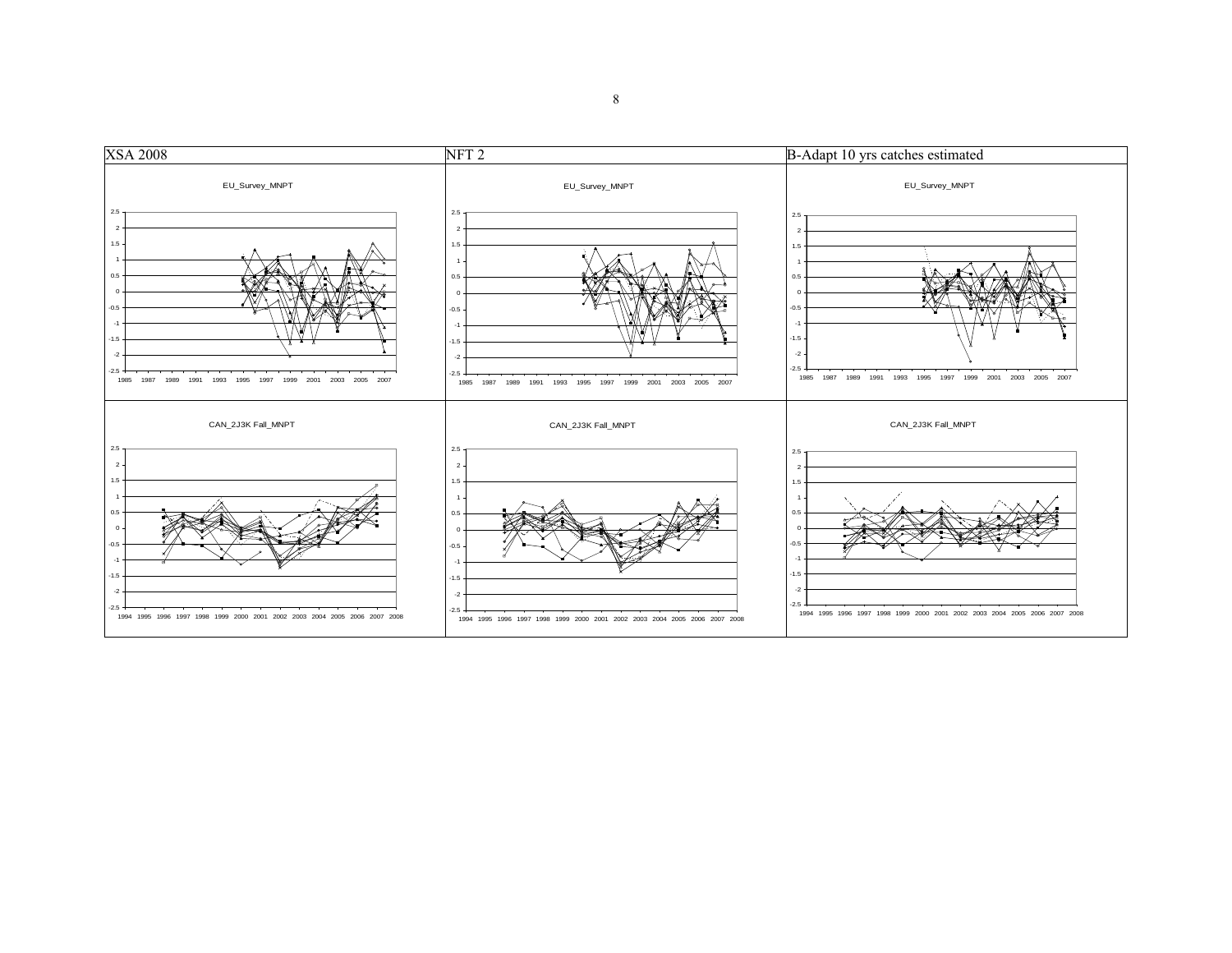

Figure 1 : Greenland Halibut in SA 2+3 - residuals from different SPA Formulations